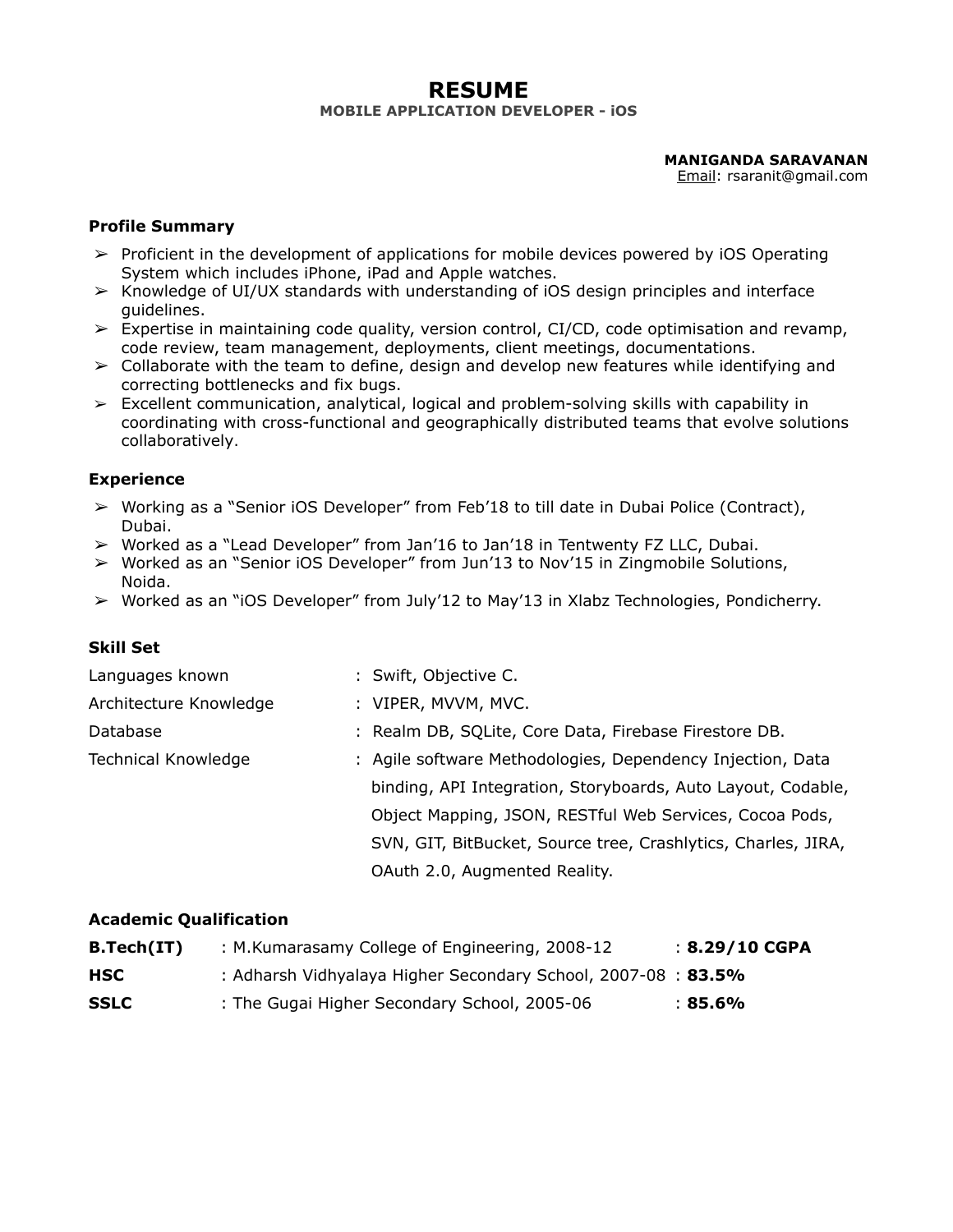# **PROJECTS**

| <b>Project Name</b>         | : Dubai Police App (Consecutive 6 times Winner of M-Governance                                  |
|-----------------------------|-------------------------------------------------------------------------------------------------|
|                             | <b>Service Award)</b>                                                                           |
| Link                        |                                                                                                 |
|                             | https://itunes.apple.com/ae/app/dubai-police-%D8%B4%D8%B1%D8%B7%D8%A9-%D8%AF%D8%A8%D9%8A/id3843 |
| $74316?mt = 8$              |                                                                                                 |
| <b>Tools &amp; Features</b> | : VIPER Architecture, AI Chat Bot, Sea Boat tracking system,                                    |
|                             | Augmented Reality, Maps, SOS, etc.                                                              |
| <b>Role</b>                 | : Senior Developer.                                                                             |
| <b>Responsibilities</b>     | : Provide Senior Level Guidance to the Project plan and scope.                                  |
|                             | Mentored development teams Agile SDLC and VIPER Architecture.                                   |
|                             | Delivered new or enhanced developments such as:                                                 |
|                             | - Location based Augmented Reality that shows all govt related places                           |
|                             | anywhere in Dubai.                                                                              |
|                             | - AI Chat Bot.                                                                                  |
|                             | - Developed report accident service that people can report their minor                          |
|                             |                                                                                                 |
|                             | accidents using the app with geographically representation that fetch                           |
|                             | the accident locations.                                                                         |
|                             | - Drive Mode service which track the road routes while driving and                              |
|                             | shows any accidents in the route. Also provide some alternative                                 |
|                             | routes for the destination.                                                                     |
|                             | Providing production support - timely fixing production problems                                |
|                             | encountered, performing data fixes, executing batch process &                                   |
|                             | troubleshooting issues.                                                                         |
| <b>Project Name</b>         | : DIFC Connect (Dubai International Financial Centre)                                           |
| Link                        | https://itunes.apple.com/us/app/difc-connect/id1282901202?mt=8                                  |
| <b>Tools &amp; Features</b> | : VIPER Architecture, Event Management, Calendar, Augmented Reality,                            |
|                             | Customized Maps, Notifications, etc.                                                            |
| <b>Role</b>                 | : Lead Developer.                                                                               |
| <b>Responsibilities</b>     | : Provided Project status report to the Project Manager (SCRUM Master).                         |
|                             | Hands on Software development: being assigned specific tasks that can                           |
|                             | be developed and produced within the designated time interval (sprint).                         |
|                             | Collaborated as a member of Agile team to get product develop and                               |
|                             |                                                                                                 |
|                             | completed with best in class software development.                                              |
|                             | Mentored my team on VIPER Architecture and Agile SDLC.                                          |
|                             | Attended Client meetings and gathering information on the Projects.                             |